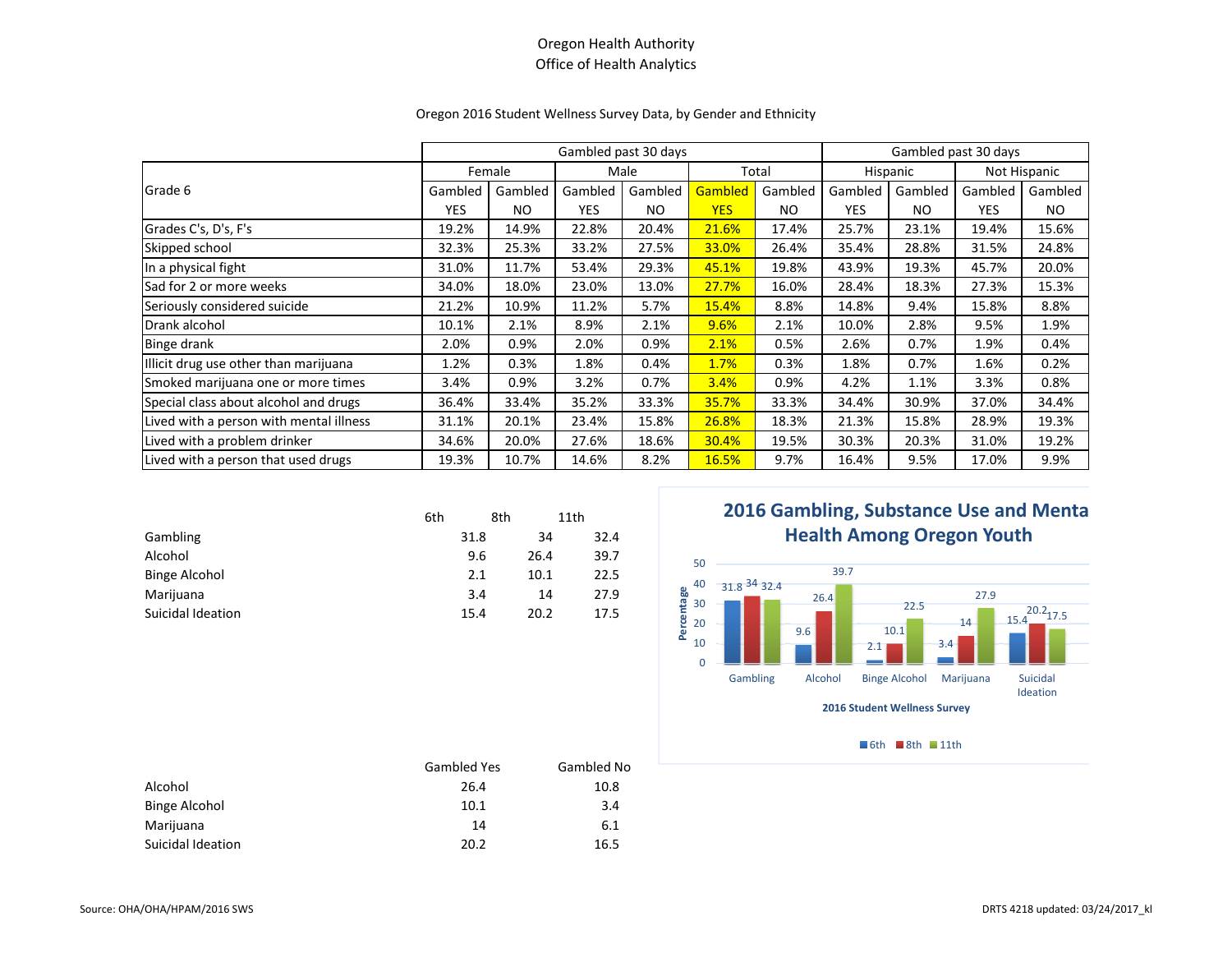



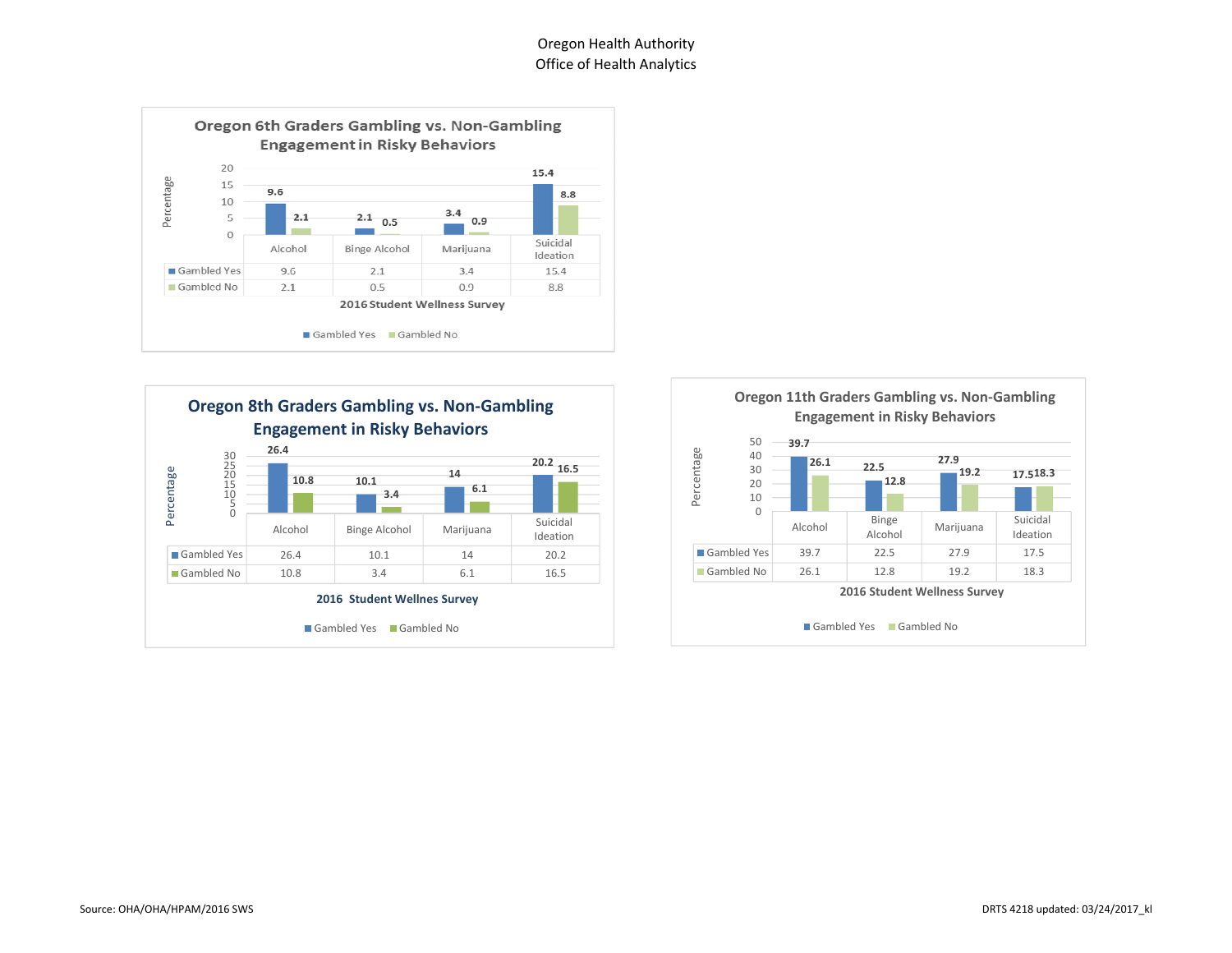#### Oregon 2016 Student Wellness Survey Data, by Gender and Ethnicity

|                                         | Gambled past 30 days |         |            |         |            | Gambled past 30 days |            |         |                |         |
|-----------------------------------------|----------------------|---------|------------|---------|------------|----------------------|------------|---------|----------------|---------|
|                                         | Female               |         | Male       |         | Total      |                      | Hispanic   |         | Not Hispanic   |         |
| Grade 8                                 | Gambled              | Gambled | Gambled    | Gambled | Gambled    | Gambled              | Gambled    | Gambled | <b>Gambled</b> | Gambled |
|                                         | <b>YES</b>           | NO.     | <b>YES</b> | NO.     | <b>YES</b> | NO.                  | <b>YES</b> | NO.     | <b>YES</b>     | NO.     |
| Grades C's, D's, F's                    | 23.0%                | 22.1%   | 33.7%      | 31.1%   | 29.8%      | 26.4%                | 38.0%      | 36.3%   | 26.4%          | 22.8%   |
| Skipped school                          | 32.2%                | 24.4%   | 28.0%      | 21.0%   | 29.9%      | 23.0%                | 31.4%      | 27.6%   | 29.0%          | 21.1%   |
| In a physical fight                     | 29.3%                | 12.6%   | 43.8%      | 22.5%   | 39.0%      | 17.3%                | 34.5%      | 17.2%   | 41.1%          | 17.5%   |
| Sad for 2 or more weeks                 | 41.6%                | 32.0%   | 20.1%      | 13.7%   | 28.6%      | 24.6%                | 31.1%      | 27.4%   | 28.0%          | 24.0%   |
| Seriously considered suicide            | 31.2%                | 21.7%   | 12.8%      | 8.5%    | 20.2%      | 16.5%                | 19.5%      | 16.7%   | 21.0%          | 16.5%   |
| Drank alcohol                           | 31.8%                | 13.5%   | 22.4%      | 7.0%    | 26.4%      | 10.8%                | 27.3%      | 12.2%   | 26.3%          | 10.4%   |
| Binge drank                             | 11.4%                | 4.1%    | 8.8%       | 2.3%    | 10.1%      | 3.4%                 | 10.5%      | 4.2%    | 10.2%          | 3.1%    |
| Illicit drug use other than marijuana   | 3.6%                 | 0.8%    | 3.8%       | 0.4%    | 4.0%       | 0.7%                 | 4.7%       | 1.0%    | 3.8%           | 0.6%    |
| Smoked marijuana one or more times      | 15.0%                | 7.1%    | 12.8%      | 4.4%    | 14.0%      | 6.1%                 | 16.7%      | 8.0%    | 13.2%          | 5.5%    |
| Special class about alcohol and drugs   | 56.6%                | 56.1%   | 52.3%      | 51.9%   | 53.9%      | 54.2%                | 51.0%      | 51.5%   | 55.1%          | 55.3%   |
| Lived with a person with mental illness | 42.6%                | 33.8%   | 28.6%      | 21.6%   | 34.5%      | 29.0%                | 27.8%      | 24.9%   | 37.4%          | 30.6%   |
| Lived with a problem drinker            | 42.6%                | 31.0%   | 35.5%      | 24.1%   | 38.4%      | 28.4%                | 40.1%      | 30.9%   | 37.7%          | 27.8%   |
| Lived with a person that used drugs     | 30.5%                | 20.4%   | 23.7%      | 14.4%   | 26.6%      | 18.1%                | 27.5%      | 18.5%   | 26.5%          | 18.1%   |

**2016 Gambling, Substance Use and Mental**